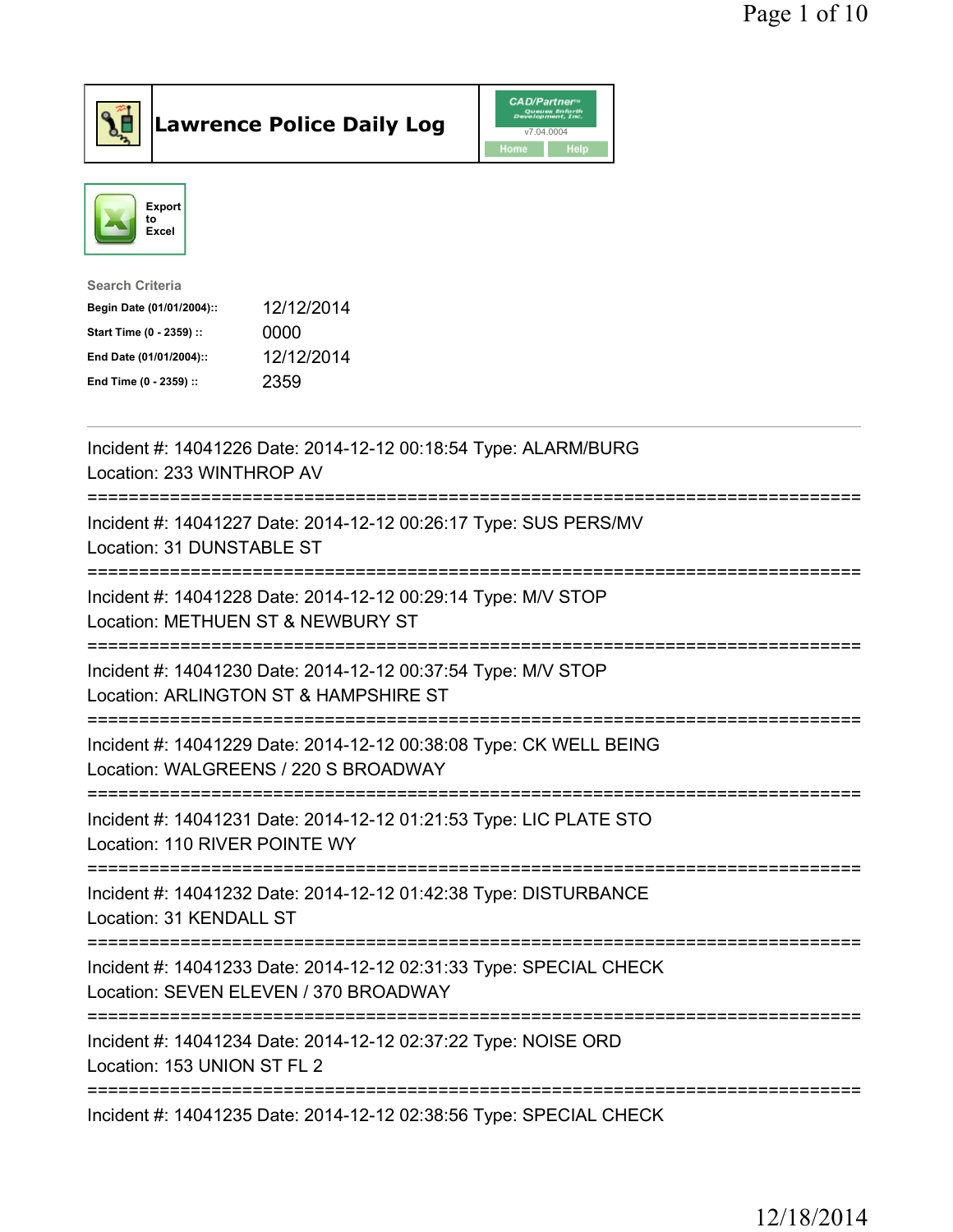| Location: HESS GAS / 615 BROADWAY                                                                                                       |
|-----------------------------------------------------------------------------------------------------------------------------------------|
| Incident #: 14041236 Date: 2014-12-12 03:06:17 Type: LOUD NOISE<br>Location: 279 PARK ST<br>=================                           |
| Incident #: 14041237 Date: 2014-12-12 03:08:49 Type: SUS PERS/MV<br>Location: 60 FLORAL ST<br>====================                      |
| Incident #: 14041238 Date: 2014-12-12 03:20:19 Type: SHOTS FIRED<br>Location: 1 LEA ST                                                  |
| Incident #: 14041239 Date: 2014-12-12 03:28:18 Type: M/V STOP<br>Location: 69 TENNEY ST                                                 |
| Incident #: 14041240 Date: 2014-12-12 03:37:06 Type: ALARMS<br>Location: RIO BAR AND GRILL / 9 APPLETON ST                              |
| Incident #: 14041241 Date: 2014-12-12 03:41:31 Type: B&E/ATTEMPY<br>Location: 85 ANDOVER ST #2                                          |
| Incident #: 14041242 Date: 2014-12-12 04:57:41 Type: ALARMS<br>Location: OUR HOUSE / 168 NEWBURY ST                                     |
| Incident #: 14041243 Date: 2014-12-12 05:54:39 Type: ALARMS<br>Location: FROST SCHOOL / 33 HAMLET ST                                    |
| =================================<br>Incident #: 14041244 Date: 2014-12-12 06:50:22 Type: ALARMS<br>Location: WENDYS / 55 HAMPSHIRE ST  |
| Incident #: 14041245 Date: 2014-12-12 06:56:48 Type: PARK & WALK<br>Location: CVS PHARMACY / 266 BROADWAY                               |
| :==============================<br>Incident #: 14041246 Date: 2014-12-12 07:19:12 Type: M/V STOP<br>Location: HAMPSHIRE ST & TREMONT ST |
| Incident #: 14041247 Date: 2014-12-12 07:53:12 Type: ANIMAL COMPL<br>Location: 114 LIQUORS / 80 WINTHROP AV                             |
| ==========================<br>Incident #: 14041248 Date: 2014-12-12 07:58:58 Type: M/V STOP<br>Location: 67 WINTHROP AV                 |
| Incident #: 14041249 Date: 2014-12-12 08:08:54 Type: ALARMS<br>Location: OUR HOUSE / 168 NEWBURY ST                                     |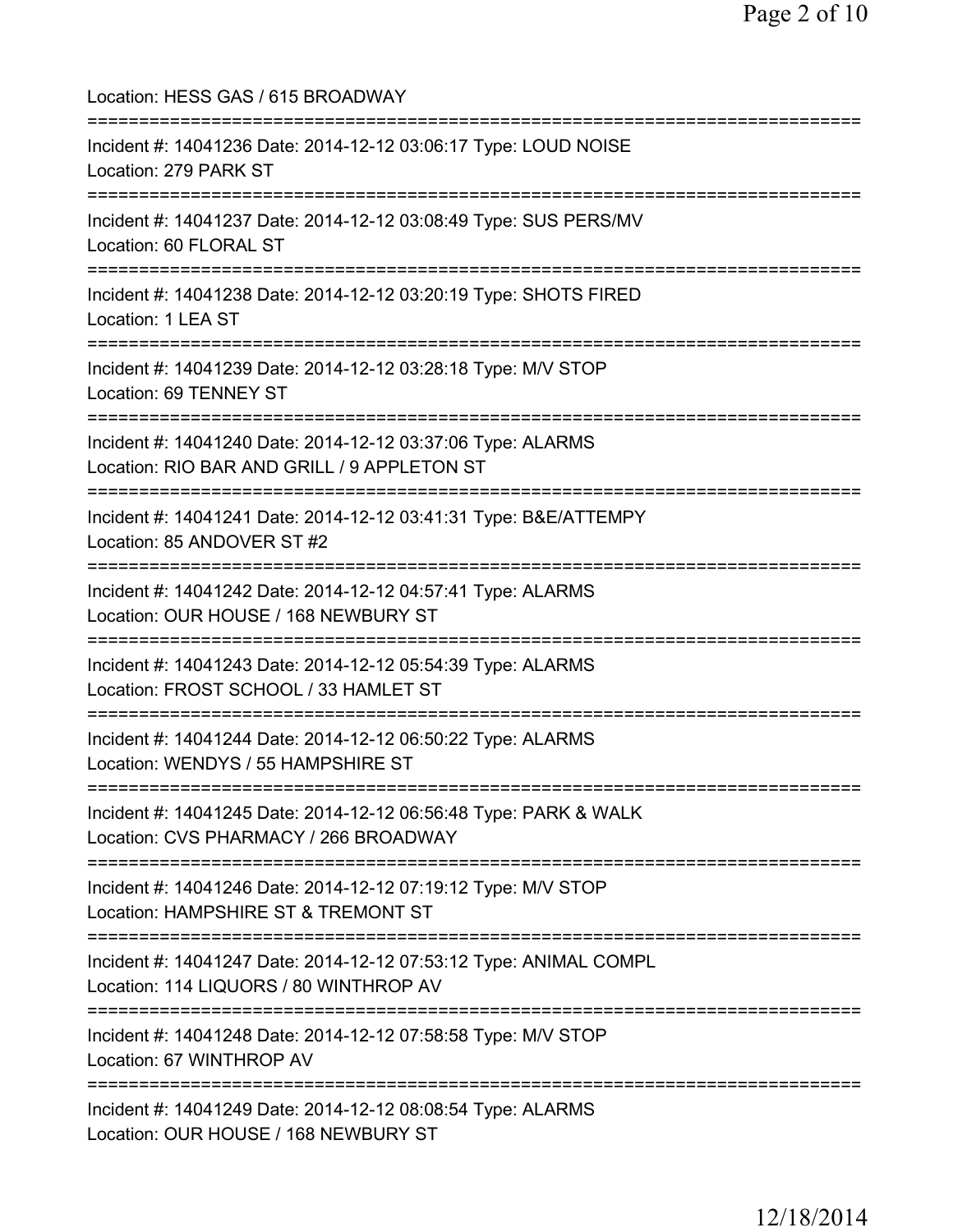| Incident #: 14041250 Date: 2014-12-12 08:13:43 Type: TRESPASSING<br>Location: 45 BROADWAY FL 8        |
|-------------------------------------------------------------------------------------------------------|
| Incident #: 14041251 Date: 2014-12-12 08:23:19 Type: DISTURBANCE<br>Location: 33 BROOK ST FL 1        |
| Incident #: 14041252 Date: 2014-12-12 08:28:10 Type: B&E/PAST<br>Location: 222 WALNUT ST #1           |
| Incident #: 14041253 Date: 2014-12-12 08:54:30 Type: NOTIFICATION<br>Location: 32 EASTON ST FL 2      |
| Incident #: 14041254 Date: 2014-12-12 09:14:27 Type: SPECIAL CHECK<br>Location: 280 MERRIMACK ST      |
| Incident #: 14041255 Date: 2014-12-12 09:38:41 Type: NEIGHBOR PROB<br>Location: 49 WILLOW ST          |
| Incident #: 14041256 Date: 2014-12-12 09:43:16 Type: DISTURBANCE<br>Location: AMESBURY ST & COMMON ST |
| Incident #: 14041257 Date: 2014-12-12 09:44:50 Type: THREATS<br>Location: 362 ESSEX ST                |
| Incident #: 14041258 Date: 2014-12-12 09:50:10 Type: M/V STOP<br>Location: GARDEN ST & NEWBURY ST     |
| Incident #: 14041259 Date: 2014-12-12 10:06:13 Type: M/V STOP<br>Location: BRADFORD ST & BROADWAY     |
| Incident #: 14041260 Date: 2014-12-12 10:31:36 Type: M/V STOP<br>Location: ESSEX ST & OXFORD ST       |
| Incident #: 14041261 Date: 2014-12-12 11:05:25 Type: STOL/MV/PAS<br>Location: 102 HANCOCK ST          |
| Incident #: 14041262 Date: 2014-12-12 11:27:36 Type: M/V STOP<br>Location: CARLETON ST & EVERETT ST   |
| Incident #: 14041263 Date: 2014-12-12 11:31:43 Type: SPECIAL CHECK<br>Location: 300 CANAL ST          |
|                                                                                                       |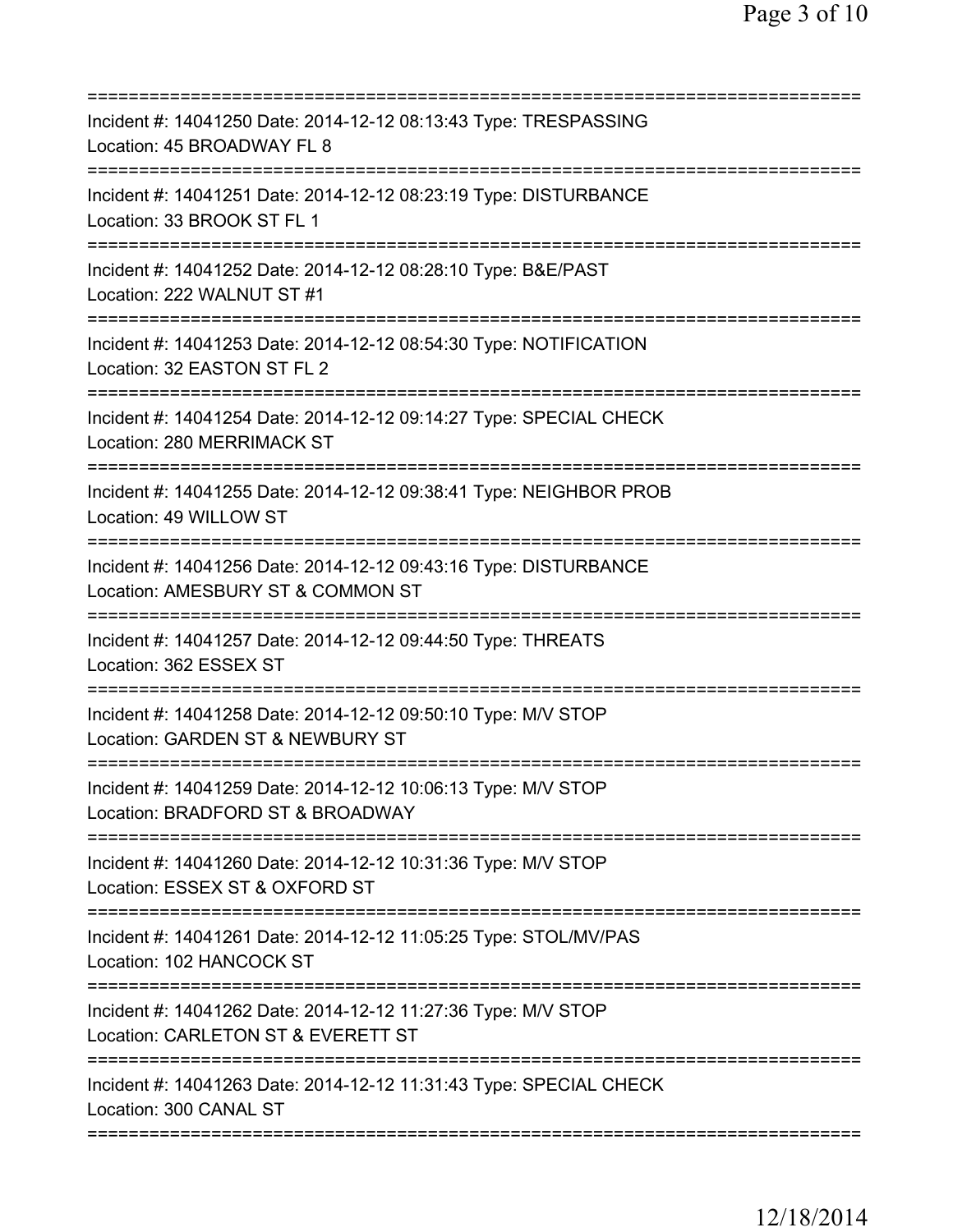Page 4 of 10

| Incident #: 14041264 Date: 2014-12-12 11:33:40 Type: M/V STOP<br>Location: FRANKLIN ST & HAVERHILL ST  |
|--------------------------------------------------------------------------------------------------------|
| Incident #: 14041265 Date: 2014-12-12 11:59:09 Type: ALARM/BURG<br>Location: 22 HOFFMAN AV             |
| Incident #: 14041266 Date: 2014-12-12 12:11:39 Type: INVEST CONT<br>Location: 400 CANAL ST             |
| Incident #: 14041267 Date: 2014-12-12 12:22:47 Type: M/V STOP<br>Location: JACKSON ST & JACKSON CT     |
| Incident #: 14041268 Date: 2014-12-12 12:29:27 Type: FIGHT<br>Location: 112 MARSTON ST                 |
| Incident #: 14041269 Date: 2014-12-12 12:31:09 Type: M/V STOP<br>Location: BROADWAY & CONCORD ST       |
| Incident #: 14041271 Date: 2014-12-12 12:34:54 Type: B&E/PAST<br>Location: 468 CANAL ST                |
| Incident #: 14041270 Date: 2014-12-12 12:35:06 Type: TRESPASSING<br>Location: 13 BEDFORD ST            |
| Incident #: 14041272 Date: 2014-12-12 12:38:38 Type: M/V STOP<br>Location: ANDOVER ST & CLIFTON ST     |
| Incident #: 14041276 Date: 2014-12-12 12:46:00 Type: HIT & RUN M/V<br>Location: ESSEX ST & LAWRENCE ST |
| Incident #: 14041273 Date: 2014-12-12 12:50:07 Type: DISTURBANCE<br>Location: 19 PLEASANT TER FL 2ND   |
| Incident #: 14041274 Date: 2014-12-12 13:13:56 Type: AUTO ACC/NO PI<br>Location: 139 WILLOW ST         |
| Incident #: 14041275 Date: 2014-12-12 13:14:14 Type: BUILDING CHK<br>Location: 144 OLIVE AV            |
| Incident #: 14041277 Date: 2014-12-12 13:28:06 Type: INVESTIGATION<br>Location: 90 LOWELL ST           |
| Incident #: 14041278 Date: 2014-12-12 13:30:08 Type: AUTO ACC/NO PI                                    |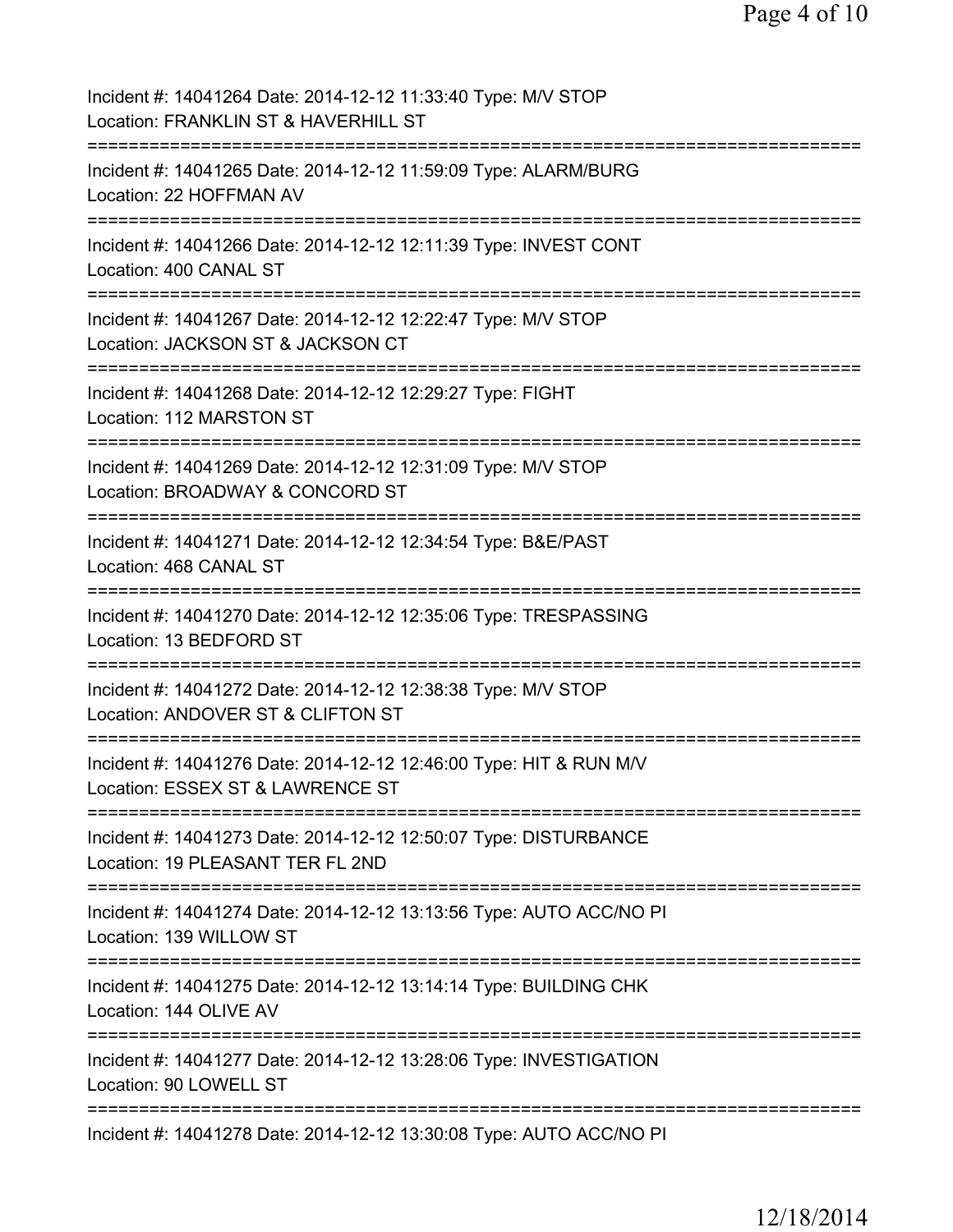Location: 645 HOWARD ST =========================================================================== Incident #: 14041279 Date: 2014-12-12 13:43:04 Type: SHOPLIFTING Location: WALGREENS / 220 S BROADWAY =========================================================================== Incident #: 14041280 Date: 2014-12-12 13:55:04 Type: B&E/MV/PAST Location: 0 BROADWAY =========================================================================== Incident #: 14041281 Date: 2014-12-12 14:03:51 Type: WIRE DOWN Location: 544 HAMPSHIRE ST =========================================================================== Incident #: 14041282 Date: 2014-12-12 14:06:40 Type: CK WELL BEING Location: 11 DAISY ST =========================================================================== Incident #: 14041283 Date: 2014-12-12 14:14:46 Type: B&E/PAST Location: 117 DORCHESTER ST FL 3RD =========================================================================== Incident #: 14041284 Date: 2014-12-12 14:18:51 Type: M/V STOP Location: BROOK ST & UNION ST =========================================================================== Incident #: 14041285 Date: 2014-12-12 14:33:07 Type: M/V STOP Location: 72 ABBOTT ST =========================================================================== Incident #: 14041286 Date: 2014-12-12 14:38:55 Type: M/V STOP Location: LAWRENCE ST & METHUEN ST =========================================================================== Incident #: 14041287 Date: 2014-12-12 14:48:28 Type: 209A/SERVE Location: 14 FOREST ST =========================================================================== Incident #: 14041288 Date: 2014-12-12 14:52:49 Type: 209A/SERVE Location: 13 BELLEVUE ST =========================================================================== Incident #: 14041289 Date: 2014-12-12 14:53:27 Type: DISTURBANCE Location: 1 TREMONT ST #2 =========================================================================== Incident #: 14041290 Date: 2014-12-12 15:17:57 Type: SPECIAL CHECK Location: 300 CANAL ST =========================================================================== Incident #: 14041291 Date: 2014-12-12 15:18:00 Type: B&E/PAST Location: 22 SPRINGFIELD ST =========================================================================== Incident #: 14041292 Date: 2014-12-12 15:25:28 Type: 209A/SERVE Location: 24 HUDSON AV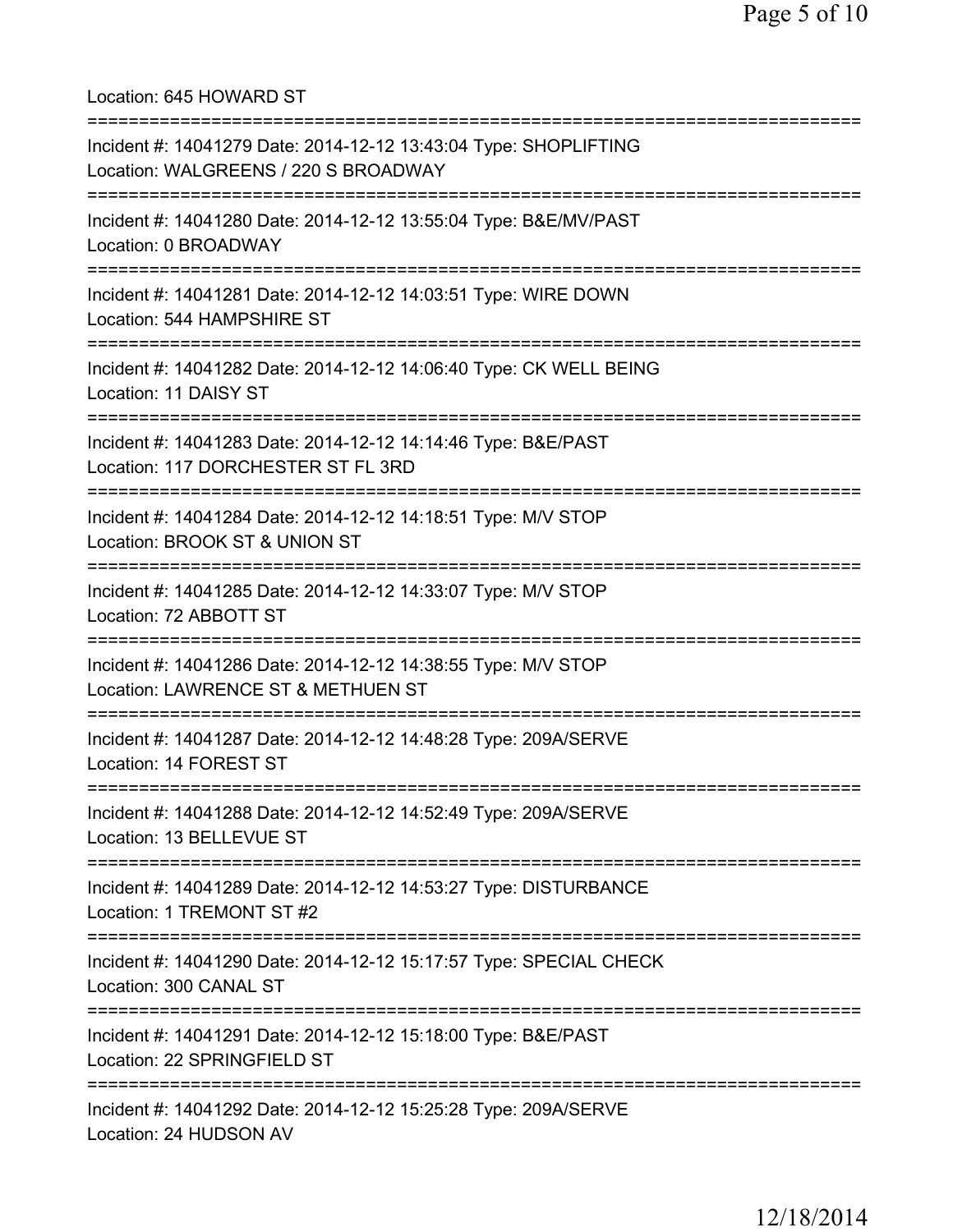| Incident #: 14041293 Date: 2014-12-12 15:33:32 Type: 209A/SERVE<br>Location: 20 SAVOIE AV                                                            |
|------------------------------------------------------------------------------------------------------------------------------------------------------|
| Incident #: 14041294 Date: 2014-12-12 15:52:49 Type: TOW OF M/V<br>Location: SOVEREIGN BANK NEW ENGLAND / 238 ESSEX ST                               |
| Incident #: 14041295 Date: 2014-12-12 16:08:54 Type: M/V STOP<br>Location: MERRIMACK ST & S BROADWAY                                                 |
| Incident #: 14041296 Date: 2014-12-12 16:10:12 Type: WARRANT SERVE<br>Location: 90 LOWELL ST<br>;===================================                 |
| Incident #: 14041297 Date: 2014-12-12 16:16:20 Type: A&B PROG<br>Location: MCCANN LIQUORS / 253 S UNION ST                                           |
| ======================<br>Incident #: 14041298 Date: 2014-12-12 16:27:14 Type: M/V STOP<br>Location: LEBANON ST & WHITE ST                           |
| Incident #: 14041299 Date: 2014-12-12 17:08:48 Type: DISABLED MV<br>Location: MANCHESTER ST & MAY                                                    |
| Incident #: 14041300 Date: 2014-12-12 17:23:58 Type: UNWANTEDGUEST<br>Location: 18 WINTHROP AV FL 1                                                  |
| Incident #: 14041301 Date: 2014-12-12 17:27:56 Type: MAN DOWN<br>Location: 334 S UNION ST FL 1                                                       |
| Incident #: 14041302 Date: 2014-12-12 17:28:39 Type: M/V STOP<br>Location: ESSEX ST & HAMPSHIRE ST                                                   |
| =============================<br>============<br>Incident #: 14041303 Date: 2014-12-12 17:31:24 Type: SUS PERS/MV<br>Location: HAVERHILL ST & MAY ST |
| Incident #: 14041304 Date: 2014-12-12 17:33:16 Type: M/V STOP<br>Location: CANAL ST & MILL ST                                                        |
| Incident #: 14041305 Date: 2014-12-12 17:40:31 Type: M/V STOP<br>Location: 100 BUTLER ST                                                             |
| Incident #: 14041306 Date: 2014-12-12 17:43:22 Type: AUTO ACC/NO PI<br>Location: PHILLIPS ST & SALEM ST                                              |
|                                                                                                                                                      |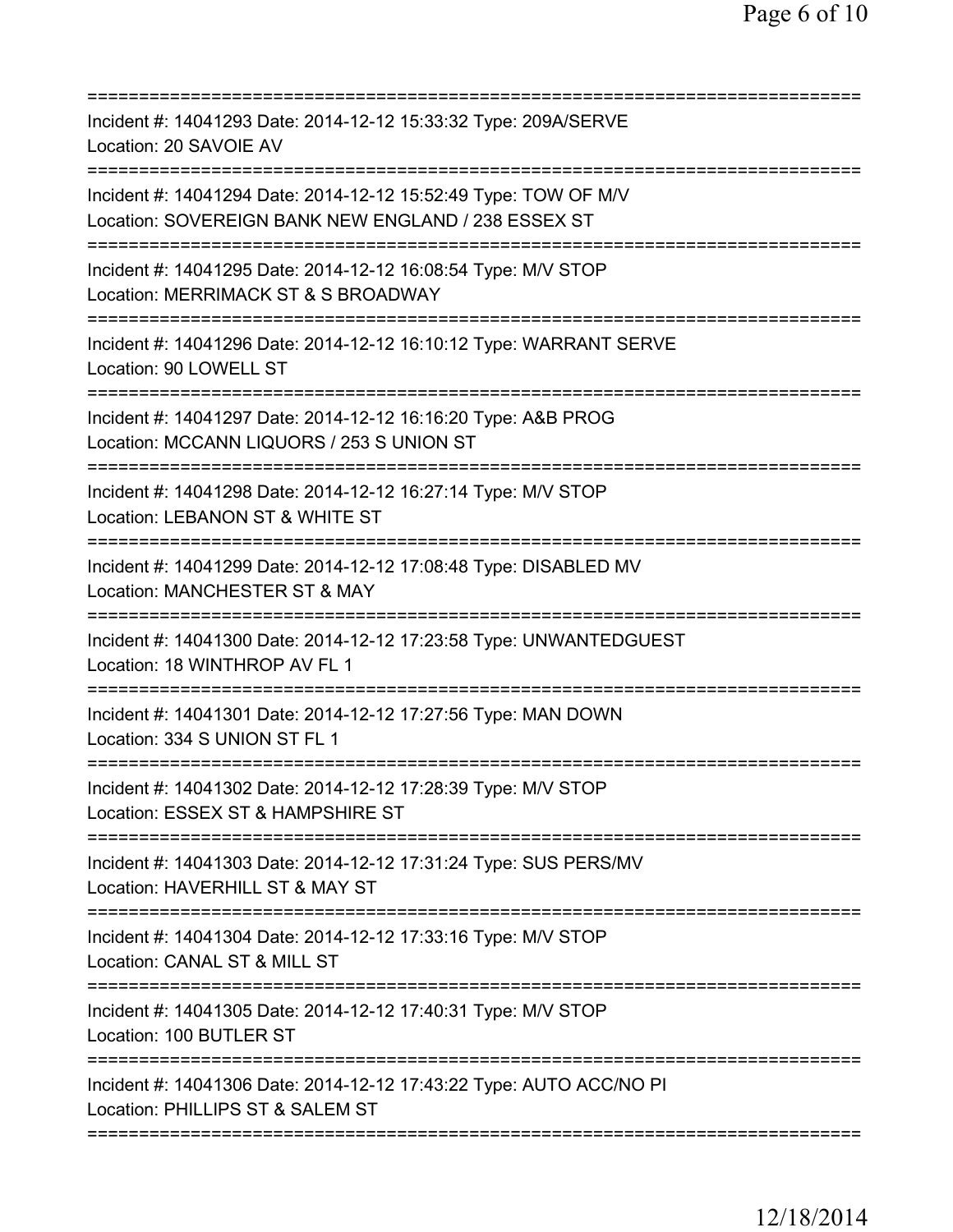| Incident #: 14041307 Date: 2014-12-12 17:49:51 Type: MAL DAMAGE<br>Location: 32 WASHINGTON ST                                                                    |
|------------------------------------------------------------------------------------------------------------------------------------------------------------------|
| Incident #: 14041308 Date: 2014-12-12 17:50:10 Type: M/V STOP<br>Location: BROADWAY & LOWELL ST                                                                  |
| Incident #: 14041309 Date: 2014-12-12 17:55:39 Type: PARK & WALK<br>Location: ESSEX ST & MILL ST                                                                 |
| Incident #: 14041310 Date: 2014-12-12 17:57:38 Type: PARK & WALK<br>Location: BRADFORD ST & BROADWAY                                                             |
| Incident #: 14041311 Date: 2014-12-12 17:59:45 Type: M/V STOP<br>Location: ANDOVER ST & WINTHROP AV<br>:===========                                              |
| Incident #: 14041312 Date: 2014-12-12 18:00:25 Type: M/V STOP<br>Location: BROADWAY & LOWELL ST<br>===================                                           |
| Incident #: 14041313 Date: 2014-12-12 18:14:03 Type: B&E/MV/PAST<br>Location: 50 COMMON ST                                                                       |
| Incident #: 14041314 Date: 2014-12-12 18:20:39 Type: SUS PERS/MV<br>Location: 50 BROADWAY                                                                        |
| Incident #: 14041315 Date: 2014-12-12 18:24:34 Type: MAL DAMAGE<br>Location: RENEA QUIS QUEYANA / 294 LAWRENCE ST                                                |
| Incident #: 14041316 Date: 2014-12-12 18:49:37 Type: FIRE WORKS<br>Location: 180 PARK ST                                                                         |
| Incident #: 14041317 Date: 2014-12-12 19:02:02 Type: M/V STOP<br>Location: MYRTLE ST & MYRTLE CT                                                                 |
| Incident #: 14041318 Date: 2014-12-12 19:07:39 Type: M/V STOP<br><b>Location: CENTRAL BRIDGE</b>                                                                 |
| ======================================<br>======================<br>Incident #: 14041319 Date: 2014-12-12 19:26:04 Type: ALARM/BURG<br>Location: 41 S BOWDOIN ST |
| ================<br>Incident #: 14041320 Date: 2014-12-12 19:37:36 Type: SUICIDE ATTEMPT<br>Location: 463 LOWELL ST                                              |
| Incident #: 14041321 Date: 2014-12-12 19:46:49 Type: UNKNOWN PROB                                                                                                |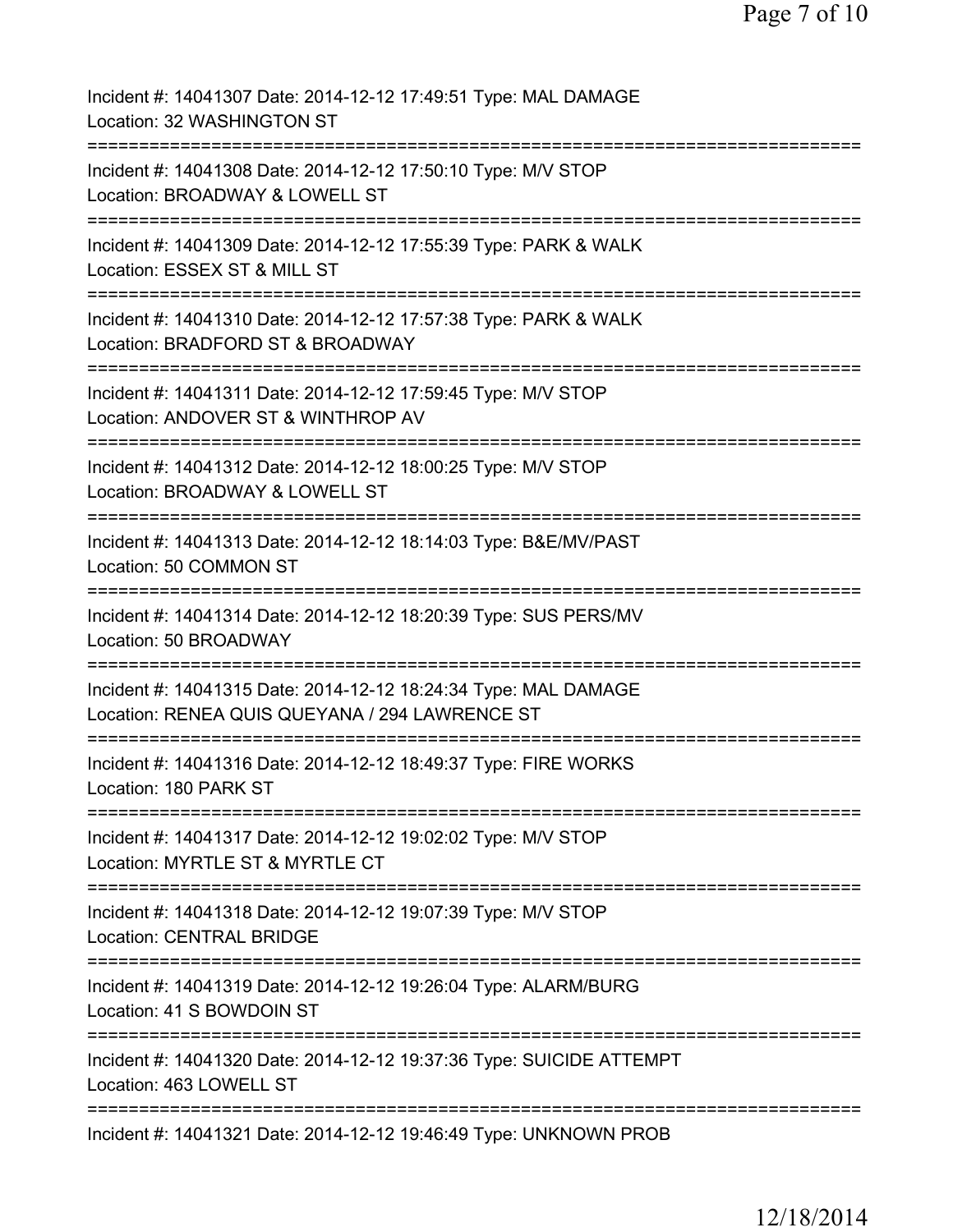Location: 40 BRADFORD ST #2A =========================================================================== Incident #: 14041322 Date: 2014-12-12 19:49:31 Type: AUTO ACC/NO PI Location: 4 BOURQUE ST =========================================================================== Incident #: 14041323 Date: 2014-12-12 19:57:04 Type: MISSING PERS Location: LAWRENCE DISTRICT COURT / 381 COMMON ST =========================================================================== Incident #: 14041324 Date: 2014-12-12 20:01:37 Type: A&B PAST Location: 42 MARBLE AV =========================================================================== Incident #: 14041325 Date: 2014-12-12 20:22:39 Type: M/V STOP Location: BRADFORD ST & FRANKLIN ST =========================================================================== Incident #: 14041326 Date: 2014-12-12 20:34:33 Type: MV/BLOCKING Location: 110 FARNHAM ST =========================================================================== Incident #: 14041327 Date: 2014-12-12 20:35:36 Type: UNKNOWN PROB Location: ESSEX ST & GALE ST =========================================================================== Incident #: 14041328 Date: 2014-12-12 21:09:13 Type: NOISE ORD Location: 9 EASTON ST FL 2 =========================================================================== Incident #: 14041329 Date: 2014-12-12 21:34:52 Type: M/V STOP Location: BROADWAY & LOWELL ST =========================================================================== Incident #: 14041330 Date: 2014-12-12 21:40:12 Type: SUS PERS/MV Location: BROADWAY & LOWELL ST =========================================================================== Incident #: 14041331 Date: 2014-12-12 21:41:00 Type: SPECIAL CHECK Location: S BROADWAY & SHATTUCK ST =========================================================================== Incident #: 14041332 Date: 2014-12-12 21:53:57 Type: ROBBERY ARMED Location: 6 KENDALL ST FL 3 =========================================================================== Incident #: 14041333 Date: 2014-12-12 22:04:29 Type: EXTRA SURVEIL Location: S BROADWAY & SALEM ST =========================================================================== Incident #: 14041334 Date: 2014-12-12 22:08:30 Type: ALARM/BURG Location: TORRES RESIDENCE / 51 WEST ST FL 2 =========================================================================== Incident #: 14041335 Date: 2014-12-12 22:10:04 Type: M/V STOP Location: CENTRAL BRIDGE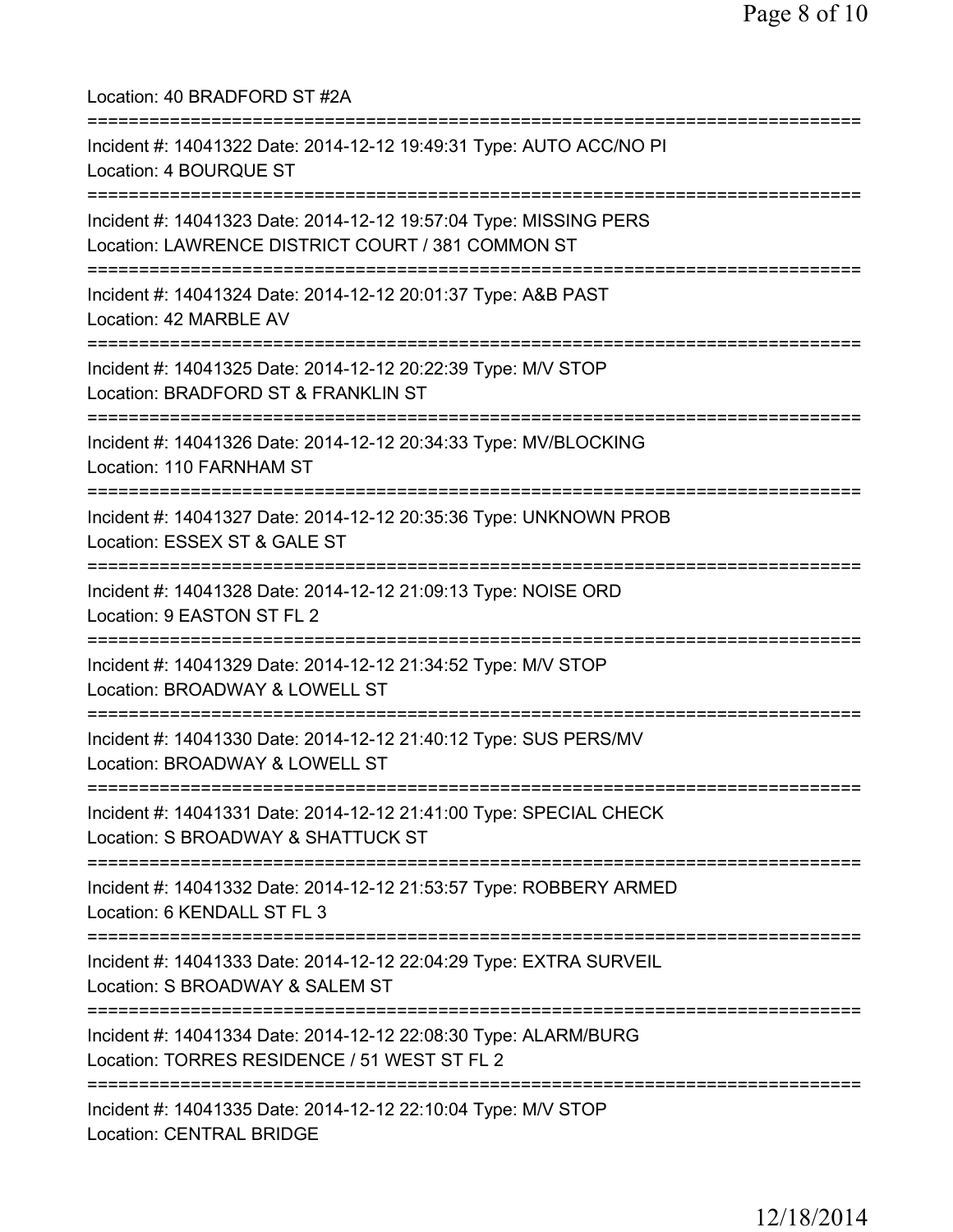| Incident #: 14041336 Date: 2014-12-12 22:12:56 Type: MEDIC SUPPORT<br>Location: 5 PROVIDENCE ST                                                           |
|-----------------------------------------------------------------------------------------------------------------------------------------------------------|
| Incident #: 14041338 Date: 2014-12-12 22:22:07 Type: ALARM/BURG<br>Location: FERNANDEZ BEAUTY / 402 BROADWAY #UNIT 1                                      |
| Incident #: 14041337 Date: 2014-12-12 22:22:14 Type: EXTRA SURVEIL<br>Location: BOWDOIN ST & BROOKFIELD ST                                                |
| Incident #: 14041339 Date: 2014-12-12 22:50:08 Type: ALARM/BURG<br>Location: VALENTINE AND KEBARTAS / 15 UNION ST<br>;=================================== |
| Incident #: 14041340 Date: 2014-12-12 22:53:50 Type: M/V STOP<br>Location: PLEASANT ST & PLEASANT TER<br>======================                           |
| Incident #: 14041341 Date: 2014-12-12 22:54:12 Type: NOISE ORD<br>Location: 90 BUNKERHILL ST FL 2                                                         |
| Incident #: 14041342 Date: 2014-12-12 22:56:58 Type: M/V STOP<br>Location: 8 GREEN ST                                                                     |
| Incident #: 14041343 Date: 2014-12-12 23:08:44 Type: M/V STOP<br>Location: HAVERHILL ST & MORTON ST                                                       |
| Incident #: 14041344 Date: 2014-12-12 23:15:07 Type: M/V STOP<br>Location: BROADWAY & TREMONT ST                                                          |
| Incident #: 14041345 Date: 2014-12-12 23:15:15 Type: WIRE DOWN<br><b>Location: HAMPSHIRE ST</b>                                                           |
| Incident #: 14041346 Date: 2014-12-12 23:17:14 Type: NOISE ORD<br>Location: 78 EXCHANGE ST FL 3                                                           |
| Incident #: 14041347 Date: 2014-12-12 23:29:42 Type: TRESPASSING<br>Location: 79 EVERETT ST FL 2                                                          |
| Incident #: 14041348 Date: 2014-12-12 23:36:05 Type: SUS PERS/MV<br>Location: CENTRAL BRIDGE / 0 MERRIMACK ST                                             |
| Incident #: 14041349 Date: 2014-12-12 23:36:12 Type: SUS PERS/MV<br>Location: 112 MARSTON ST                                                              |
|                                                                                                                                                           |